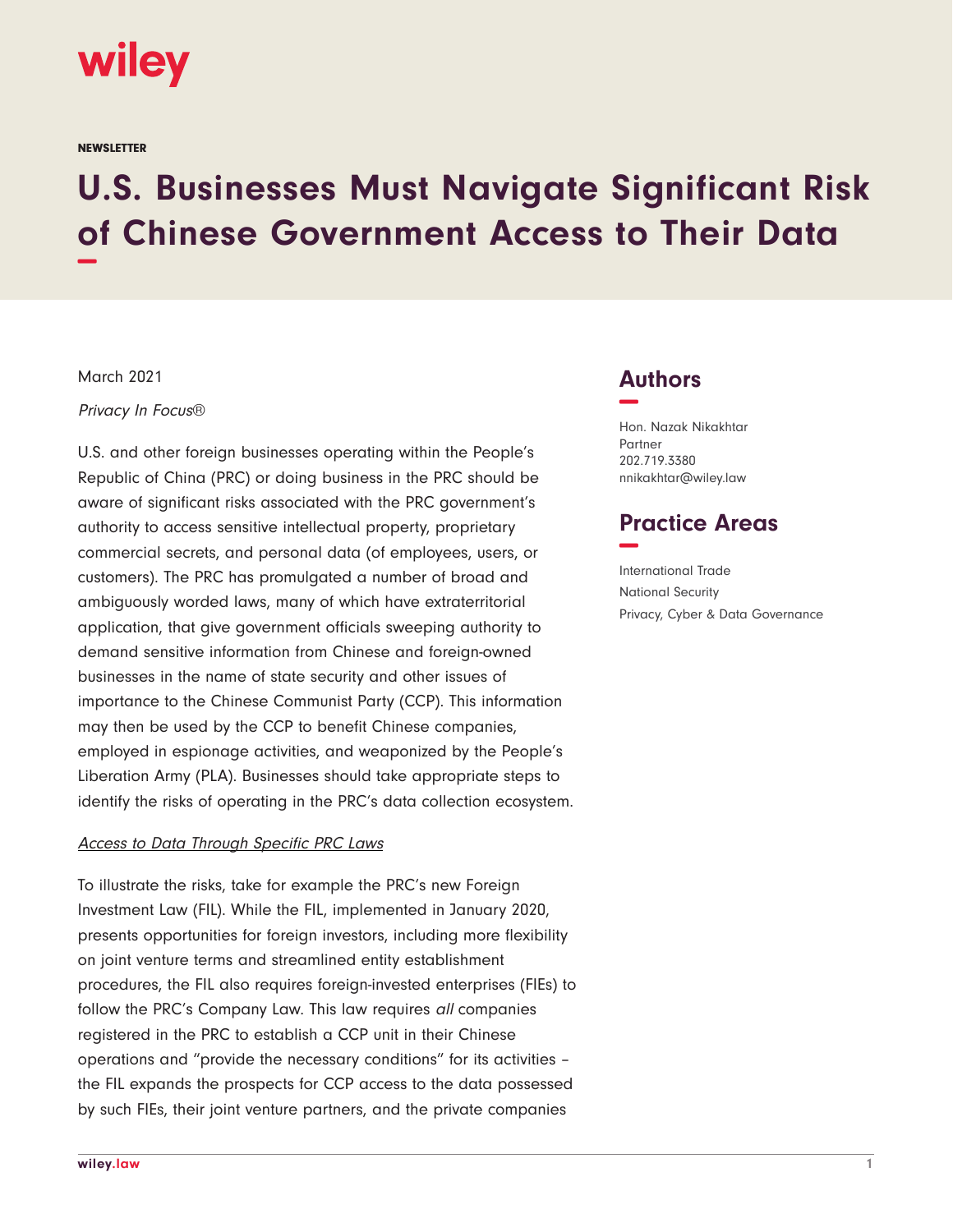with which they might deal.

In addition, the PRC government has enacted a range of interrelated national security laws that impose illdefined and open-ended obligations on individuals and businesses to provide access, cooperation, or support for the PRC's data accumulation objectives, intelligence operations, and security apparatuses. Among these laws are the PRC's Counter Espionage Law (2014), National Security Law (2015), Counter Terrorism Law (2015), Cybersecurity Law (2016), National Intelligence Law (2017), Encryption Law (2019), and the draft Data Security Law.

As a general matter, these laws compel foreign and domestic firms operating in the PRC or doing business with a company operating in the PRC to share certain data with authorities on request, giving the central government virtually unfettered access to company records and files, business contracts, intellectual property, confidential strategies, and employee and customer personal data. The Counter Espionage Law, National Intelligence Law, and Cybersecurity Law also grant PRC security and intelligence officials the right to enter otherwise restricted business facilities, inspect company records, acquire sensitive data, investigate and question personnel, and seize communications equipment and other property. Under the Cybersecurity Law and Encryption Law, moreover, businesses may be subjected to invasive security audits, requiring the disclosure of source code and other sensitive intellectual property.

Finally, in order to compel businesses to adhere to these and other similar legal mandates, the CCP instituted last year a nationwide social credit rating system for all corporations to detect misconduct and noncompliance. The "Corporate Social Credit System" has implications for companies operating in China (both foreign-owned and domestic) with respect to proprietary technical information, sensitive personal data, and surveillance information. Companies may be given low scores if they fail to transfer their internal data to the CCP as part of their obligations. Failing to score well, by noncompliance with the government's policies or demands, may subject companies to a myriad of sanctions, including higher taxes or permit difficulties, or a blacklisting which could mean financial ruin. The European Chamber of Commerce describes this credit rating system as potentially amounting to "life or death" for companies.

## Business Risks and Reputational Harm

The PRC government's broad authority to access data has profound implications for businesses. In contrast to U.S. national security laws, which set forth detailed definitions, procedures, limitations, and prohibitions regarding intelligence collection activities, the PRC's national security laws leave key concepts (e.g., "national security," "intelligence," and "counter-espionage" activities) undefined, thereby expanding their potential scope. The non-transparent and often murky justice system in China makes successful litigation – especially litigation against the PRC's central government's actions – nearly impossible. Further, the lack of an extradition treaty with the PRC renders enforcement of U.S. businesses' rights and privacy by the U.S. government exceedingly difficult.